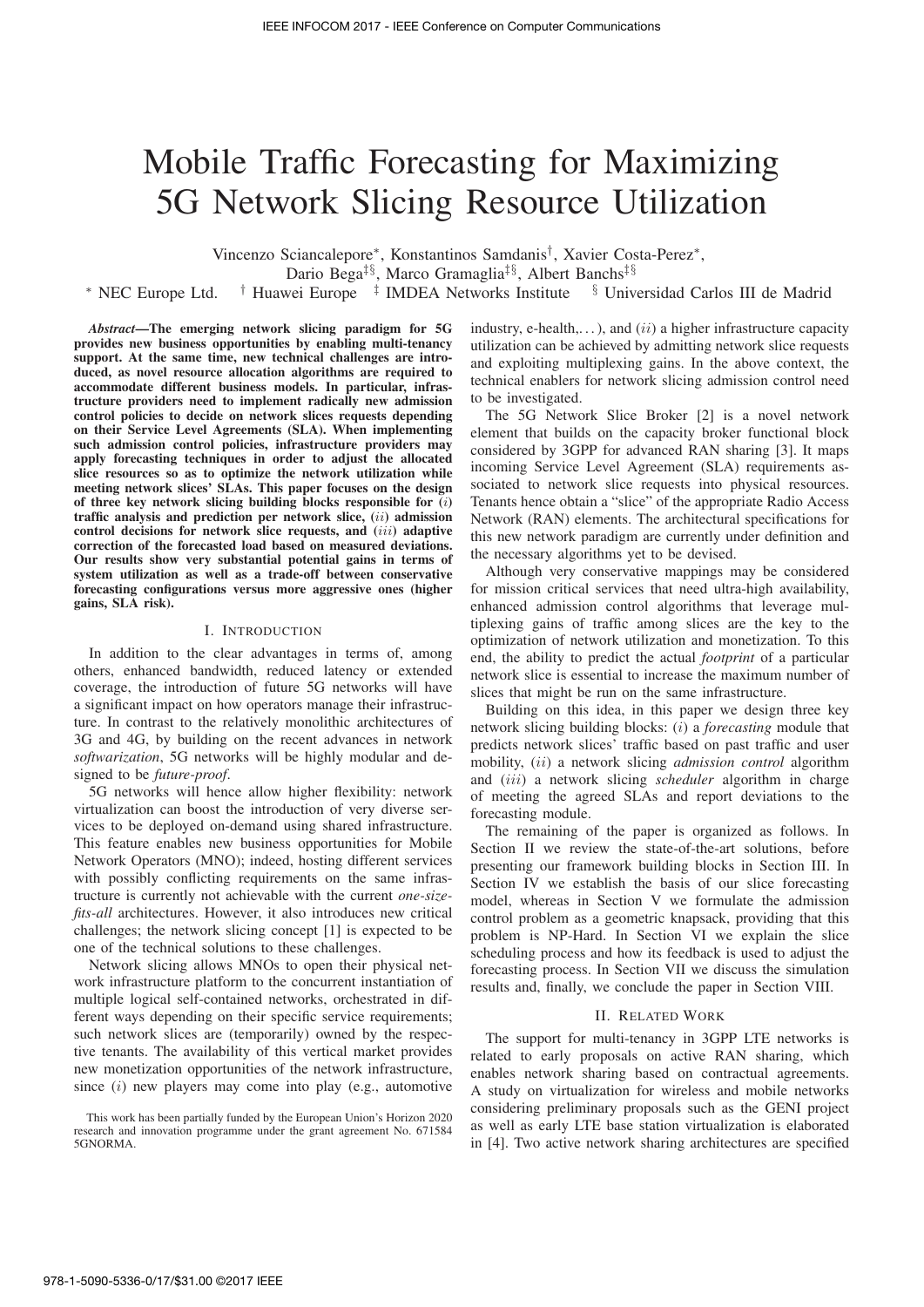in 3GPP, the Multi-Operator Core Network (MOCN), allowing each operator to share eNBs connected on a separate core network, and the Gateway Core Network (GWCN), where operators share additionally the Mobility Management Entity (MME) [5]. A complementary network sharing management, which enables MVNOs to control the allocated resources, is designed in [6]. Our proposal exploits the experience of early deployments, while being compatible with the 3GPP specifications.

A RAN sharing solution applying proportional fairness criterion is proposed in [7]. To share resources among different operators under diverse radio conditions, [8] introduces the Network Virtualization Substrate (NVS), a two-step process where the infrastructure first allocates resources to the virtual instances of eNBs and then each tenant customizes scheduling within its eNB instance [9]. In our work we adopt a similar two-step process, allocating slices via a broker entity that performs admission control based on the requested SLAs.

Our approach builds on the concept of a signaling-based network slicing broker solution by implementing a capacity forecasting algorithm that considers guaranteed and best-effort traffic in addition to user mobility. A study that explores different options of network sharing based on a centralized broker is provided in [10], considering mobility means, spectrum transfer policies and resource virtualization to optimize the usage of MNO's limited resources. Unlike our proposal, such a study introduces new 3GPP interfaces to accommodate the broker functionality. A scheme that integrates the capacity broker with a minimum set of enhancements on the 3GPP architecture is documented in [11]. Such capacity broker forecasts the network capacity when allocating guaranteed and best-effort slices, considering their respective SLAs. Our approach enhances previous solutions by introducing algorithms that dynamically evaluate network slices SLA requests, while maximizing the infrastructure resources utilization.

# III. SYSTEM DESIGN

This paper builds on the concept of a 5G network slice broker in the context of the 3GPP network sharing management architecture [6] for establishing network slices through signaling. The 5G network slice broker is introduced in the network management system of the infrastructure provider to exploit 3GPP conventional monitoring procedures for gathering global network load measurements. Such information can assist the forecasting process, facilitating admission control while considering the specified network slice SLAs. To support a signaling-based slice allocation, certain 3GPP interfaces need to be enhanced (Type 5 and Itf-N) to enable the instantiation and configuration of network slices, indicating the time duration, the required resource amount, and additional requirements, such as, e.g., the slice SLA. We refer the reader to [2] for further architectural details.

Fig. 1 depicts the 5G Network Slice Broker building blocks addressed in this paper. Network slice requests are collected within a fixed negotiation time window. When the time window is closed, network slice requests are processed and evaluated. A key aspect for an efficient network slice admission control mechanism is to accurately predict the tenants' traffic



Fig. 1: Block diagram of the 5G Network Slice Broker.

evolution in the near future. This is achieved through a *Slice Forecasting* module in charge of analyzing the network slices traffic patterns and providing forecasting information to the *Admission Control* module, as explained in Section IV. When no forecasting solution is applied (w/o forecasting) or during the *training period* (for adjusting the forecasting algorithm parameters), the only information used are the SLA requests. Based on this information, Admission Control policies are applied in order to select which network slice requests will be granted for the next time window. To this end, two different algorithms are devised, with different performance and complexity features, as explained in Section V. The list of granted slice requests is sent to the *Slice Scheduling* module, which allocates network slice physical resources and monitors (with a penalty history function) the served traffic levels and potential SLA violations. Such a function is used to provide feedback to the forecasting module and thus adaptively adjust the system, as explained in Section VI.

#### IV. SLICE FORECASTING

Information on forecasted traffic patterns is used to predict future slice load and thus maximize the system resource utilization. The effectiveness highly depends on the accuracy of the forecasting algorithm: the more accurate, the more aggressive we can be in leasing available resources while keeping a small probability of violating slice SLAs. While the first aspect is deeply analyzed in this section, we refer the reader to Section VI for more details on SLA violations and dynamic forecasting parameters adjustments.

# *A. Tenant traffic analysis: characterization and forecasting*

Traffic predictions are performed on an aggregate basis for every tenant. Each tenant  $i$  might ask for a different network slice request tailored to its specific service requirements. Indeed, the forecasting process can easily categorize the traffic requests based on the associated service requirements, thereby performing a prediction separately per slice. In our analysis, we first assume that traffic requests are uniformly distributed within the whole network. However, in Section IV-B we extend this assumption by considering multi-cellular environments where tenant traffic requests are significantly affected by the user mobility.

We assume different classes of traffic based on specific SLAs, as shown in Table I. We let the traffic volumes of tenant  $i$  for traffic class  $k$  (e.g., satisfying particular service requirements) be a realization of a point process,  $\zeta_i^{(k)} = \sum_{t=0}^T \delta_t r_i^{(k)}(t)$ , where  $\delta_t$  denotes the Dirac measure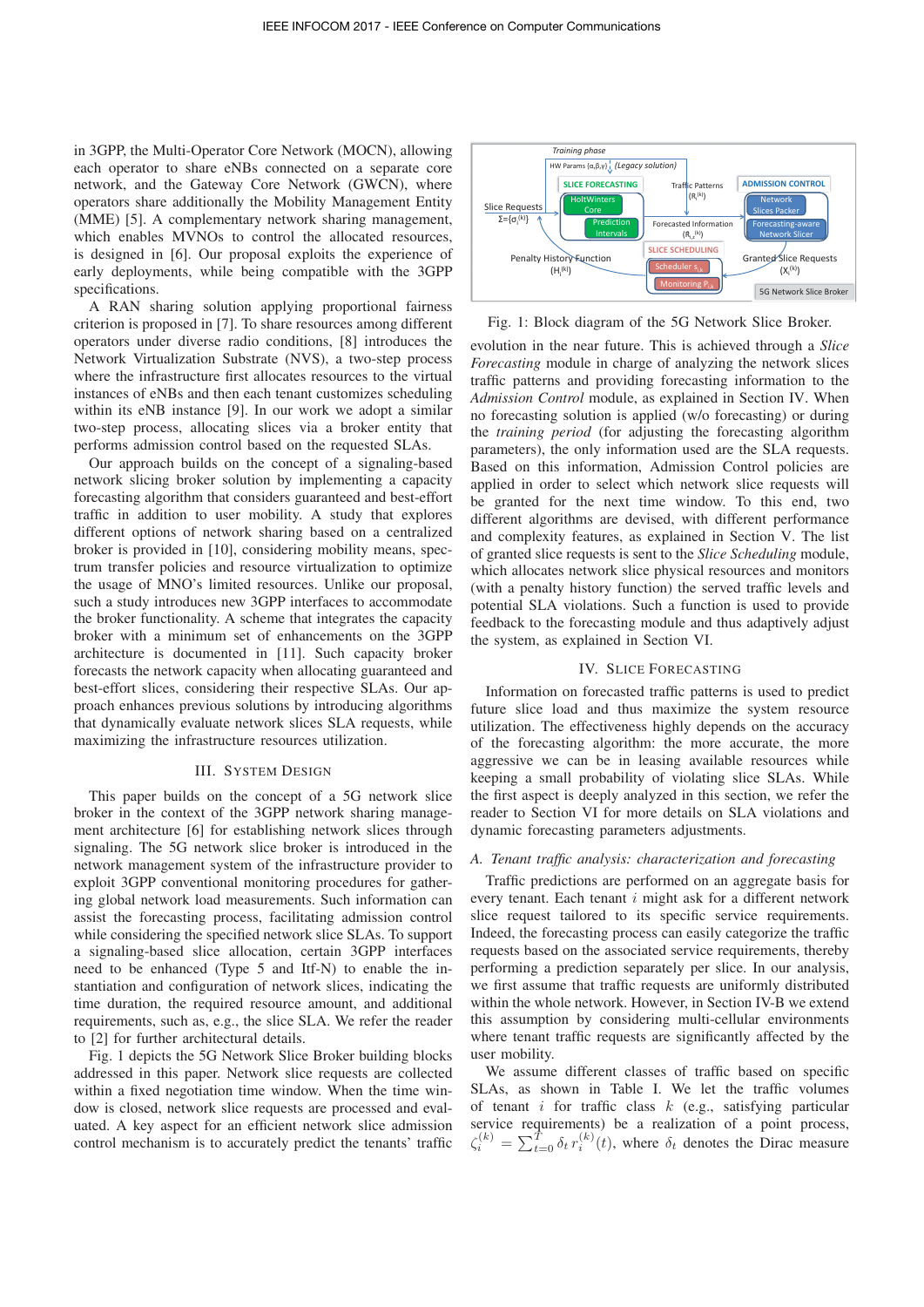for sample t. We express traffic requests  $r_i^{(k)}(t)$  in terms of required resources (note that these resources could be of required resources (note that these resources could be easily translated into different metrics, such as latency or throughput demands). Given the periodic nature of traffic requests, the traffic forecasting is based on an observed time window  $T_{\text{OBS}}$ , and is given by the vector  $\mathbf{r}_{\text{i}}^{(k)} = (r_i^{(k)}(t - T_{\text{OBS}}), r_i^{(k)}(t - (T_{\text{OBS}} + 1)), \cdots, r_i^{(k)}(t))$ . Then, the forecasting function  $f_{HW}$  provides forecasted traffic volumes for time period  $[t + 1, t + T_{\text{WINDOW}}]$ , denoted as  $\hat{\mathbf{r}}_i^{(k)} = (\hat{r}_i^{(k)}(t + 1), \hat{r}_i^{(k)}(t + 2), \cdots, \hat{r}_i^{(k)}(t + T_{\text{WINDOW}}))$ . For fixed traffic patterns, the system exhibits a periodic behavior, which translates into seasons of length  $W_S$  that are repeated over time. Within a single season we assume that process  $\zeta_i^{(k)}$  is stationary and ergodic. Thus, we can use the Holt-Winters (HW) forecasting procedure to analyze and predict future traffic requests associated to a particular network slice. We denote a specific predicted traffic request  $\hat{r}_i^{(k)}(t)$  by  $\hat{r}_i^{(k)}$ . We rely on the additive version of the HW forecasting problem as rely on the additive version of the HW forecasting problem as the seasonal effect does not depend on the mean traffic level of the observed time window but instead it is added considering values predicted through level and trend effects. Following HW standard procedure, we can predict such requests based on the level  $l_t$ , trend  $b_t$  and seasonal  $s_t$  factors, as follows:

$$
\hat{r}_{i,t+T_{\text{WINDOW}}}^{(k)} = l_t + b_t h + s_{t+T_{\text{WINDOW}}-W} \quad \text{where}
$$
\n
$$
l_t = \alpha (r_{i,t}^{(k)} - s_{t-W}) + (1 - \alpha)(l_{t-1} + b_{t-1}),
$$
\n
$$
b_t = \beta (L_t - l_{t-1}) + (1 - \beta)b_{t-1},
$$
\n
$$
s_t = \gamma (r_{i,t}^{(k)} - l_{t-1} - b_{t-1}) + (1 - \gamma)s_{t-W}.
$$
\n(1)

While the set of optimal HW parameters  $\alpha, \beta$  and  $\gamma$ can be obtained during a training period employing existing techniques [12], we focus on the forecasting errors and how the forecasting inaccuracy may affect our network slicing solution. We define the one-step training forecasting error  $e_{i,t}^{(k)}$  as follows

$$
e_{i,t}^{(k)} = r_{i,t}^{(k)} - \hat{r}_{i,t}^{(k)} = r_{i,t}^{(k)} - (l_{t-1} + b_{t-1} + s_{t-1}), \quad (2)
$$

which is computed during the training period of our forecasting algorithm (when predicted values are compared with the observed ones). Given that our process  $\zeta_i^{(k)}$  is ergodic and assuming an optimal HW parameter set, for any predicted value at time  $z$  we can derive the prediction interval  $\left[\hat{u}_{i,z}^{(k,\chi)},\hat{h}_{i,z}^{(k,\chi)}\right]$  wherein future traffic requests lie for that particular network slice with a certain probability  $\chi_i^{(k)}$ . Then, it holds that

$$
Pr\left\{\hat{\mu}_{i,z}^{(k,\chi)} \le \hat{r}_{i,z}^{(k)} \le h\hat{h}_{i,z}^{(k,\chi)}\right\} = \chi_i^{(k)}, \forall z \in [t+1, t+T_{\text{WINDOW}}] \tag{3}
$$
  
where  $h\hat{h}_{i,z}^{(k,\chi)}(\text{or } \hat{\mu}_{i,z}^{(k,\chi)}) = \hat{r}_{i,z}^{(k)} + (-)\Omega_{\chi}\sqrt{Var(e_{i,z}^{(k)})} \text{ and}$   

$$
Var(e_{i,z}^{(k)}) \approx \left((1+(z-1)\alpha^2[1+z\beta + \frac{z(2z-1)}{6}\beta^2]\right)\sigma_e^2.
$$

In the above equation,  $\Omega_{\chi}$  denotes the one-tailed value of a<br>tenderd normal distribution such that we obtain  $\chi^{(k)}$  probe standard normal distribution such that we obtain  $\chi_i^{(k)}$  probability and  $\sigma_e^2$  is the variance of one-step training forecasting error, i.e.,  $\sigma_e^2 = Var(e_{i,t}^{(k)})$ , over the observed time window.

TABLE I: Network slice traffic requirements [13]

| k              | $T^{(k)}$       | Type and QCI  |
|----------------|-----------------|---------------|
| O              | $10 \text{ ms}$ | $GBR - 65$    |
|                | $50$ ms         | $GBR - 3$     |
| $\overline{2}$ | $100$ ms        | $GBR - 1$     |
| 3              | $150$ ms        | $GBR - 2$     |
|                | $300$ ms        | $non-GBR - 6$ |
| 5              | $1000$ ms       | $non-GBR - 9$ |

Due to the penalties imposed by traffic SLAs, we focus only on the upper bound of the prediction interval as it provides the "worst-case" of a forecasted traffic level. From Eq. (3), a larger prediction time window  $T_{\text{WINDOW}}$ , e.g., a higher number of predicted values z, leads to a lower accuracy and behaves closer to the real network slice demand (limited network slice resources utilization). Conversely, an accurate forecasting with a lower error probability can result in severe penalties in case it does not guarantee the desired slice SLAs. Therefore, we adjust the forecasting error probability  $\chi_i^{(k)}$  according to the service requirements and to the number of prediction points the forecasting process needs to perform. For instance, best-effort traffic requests having no stringent requirements can tolerate a prediction with a longer time pace that results in imprecise values. This makes the upper bound  $\hat{h}^{(k,\chi)}_{i,z}$  very close to the real (future) values  $r_{i,z}^{(k,\chi)}$  regardless the error probability  $\chi_i^{(k)}$  as the number of z values to predict is limited. Hence, we might select a low forecasting error probability  $\chi_i^{(k)}$  for this service type. On the other hand, when guaranteed bit rate traffic is considered, the corresponding SLA must be fulfilled in a shorter time basis, which makes our forecasting process much more complex, requiring significantly more predicted values z. To achieve this, our system models such a type of traffic with a higher forecasting error probability  $\chi_i^{(k)}$ .

We implement the above mathematically as follows. According to the traffic classes defined in Table I, traffic class  $k = 0$  provides a forecasted horizon shorter than the other traffic classes, and hence a larger number of values  $z$  must be predicted. To achieve this, we can derive an upper bound for the forecasting probability error per tenant  $i$  for this traffic class. We calculate the maximum potential gain between the slice request and the forecasted traffic requests as  $\hat{d}_i^{(k)} = \max_{z \in \text{Twinbow}}$  $\left(R_i^{(k)} - \hat{r}_{i,z}^{(k)}\right)$ . We then compute the forecasting error probability as follows

$$
\chi_i^{(k=0)} : \Omega_\chi \sqrt{Var(e_{i,z}^{(k=0)})} = \hat{d}_i^{(k=0)}.
$$
 (4)

As soon as the potential gain  $\hat{d}_i^{(k=0)}$  becomes very large, we cap the one-tailed value  $\Omega_{\chi}$  to 3.49, resulting in  $\chi_i^{(k=0)}$  = 99.9%. Conversely, for the best-effort traffic  $(k = 5)$  we compute the forecasting error probability  $\chi_i^{(k=|K|)} = 50\%$ , due to its more relaxed servic intermediate forecasting error probabilities  $\chi_i^{(k)}$  are calculated from (4) by deriving  $\hat{d}_i^{(k)}$  values from the upper and the lower bound values. However, note that forecasting error probability values are dynamically evaluated and adjusted based on the SLA violations experienced during the slice scheduling process, as explained in detail in Section VI-B.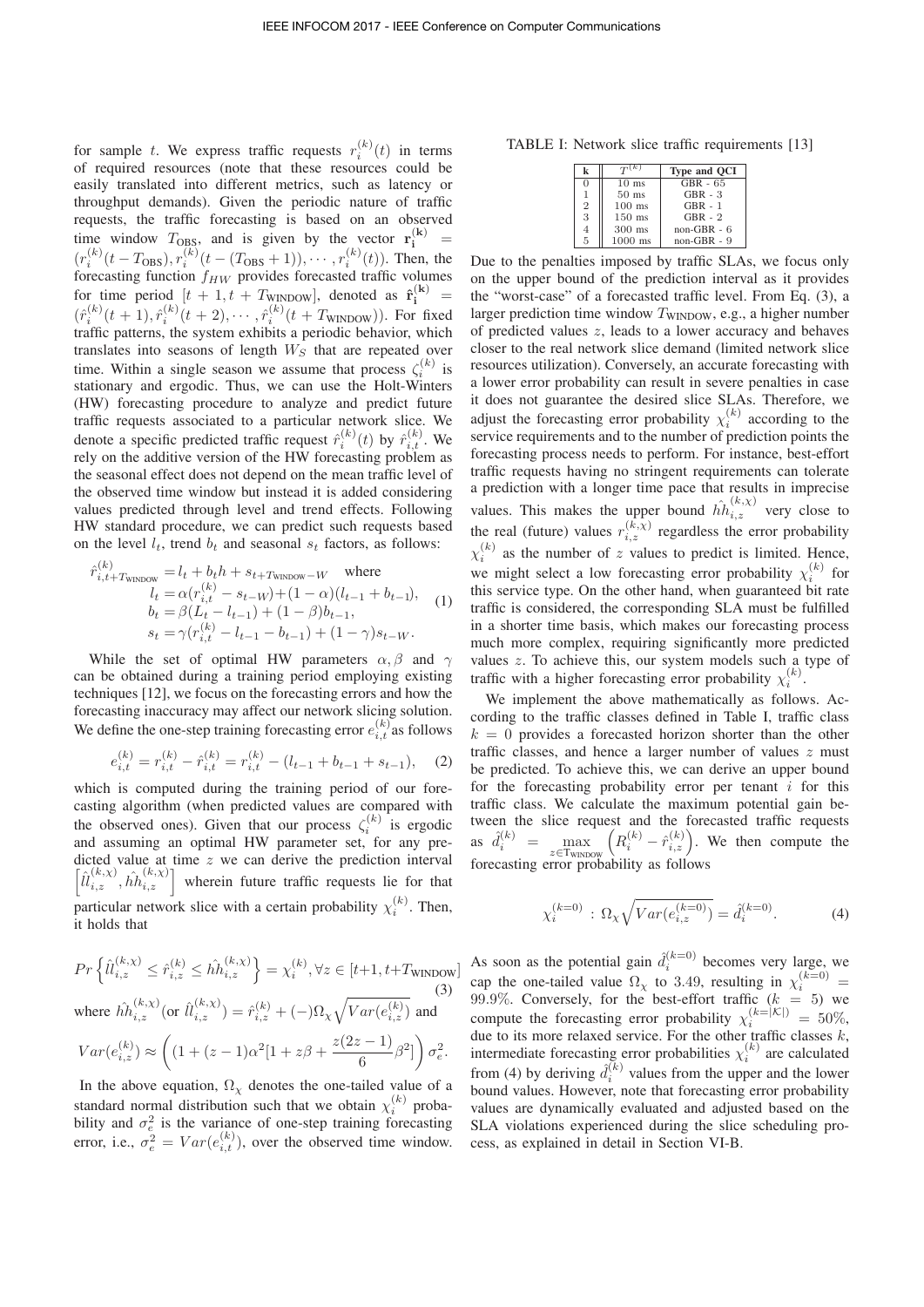#### *B. User mobility and traffic model periodicity*

We next extend our forecasting model to dynamic scenarios where user mobility is considered and the traffic periodicity assumption no longer holds. We consider a multi-cellular environment covering the whole area. In order to design forecasting algorithms that are accurate under realistic settings, we rely on human-based mobility patterns. Specifically, we employ the well-accepted SLAW mobility model [14] for user motions. According to this model, users move among a number of waypoints, which are distributed over the network area according to self-similarity rules forming a given number of clusters. Clusters with more waypoints can be seen as hotspots attracting more users. While performing a flight (a movement from one waypoint to the other within the same trip), based on some given probabilities users choose a set of clusters which are dynamically and randomly replaced during the flight. Then, users start moving between a subset of waypoints residing within the selected clusters according to a least-action trip planning (LATP) with  $\alpha_{SLAW} = 3$ . Traffic requests come randomly during the user trip. Assuming that users stop when reaching a waypoint for a pause-time, we can model the value of the flight-time  $(x_L)$  and pause-time  $(x_P)$  as a random value drawn from a heavy-tailed distribution function defined in terms of Fourier transformations as

$$
f_L(x) = f_P(x) = \frac{1}{2\pi} \int_{-\infty}^{\infty} e^{-iu \, x - |\rho u|^{\alpha_{\text{DISTR}}}} du \qquad (5)
$$
  
where  $\rho$  is the scale factor and  $\alpha^{\text{DISTR}}$  depends on the

distribution considered (pause-time or flight-time).

Given a uniform user speed distribution, the traffic model of the considered users is dominated by a heavy-tailed distribution whose components can be decoupled, as showed in Eq. (5). Under these conditions, the system exhibits a periodic behaviour (like in the previous section). Without loss of generality, we can obtain a periodic traffic vector as follows. Let M denote the period and  $\mathbf{r}_i^{(k)} = \{r_t\}$  a generic traffic vector. Then, the forecasting process applies a Discrete Fourier Transform (DFT) to retrieve the M-periodic samples  $R_w = \sum_{n=0}^{M-1} r_t e^{-iw\frac{2\pi}{N}t}$ , where  $w = 0, \cdots, M-1$ .<br>Note that R is a complex number translating the sinusoidal Note that  $R_w$  is a complex number translating the sinusoidal component of  $r_t$ . Then, the forecasting process can obtain all single time-series components derived by each of those frequency samples by applying the Inverse Discrete Fourier Transform (IDFT), e.g.,  $r_n = \frac{1}{N} \sum_{w=0}^{M-1} R_w e^{\frac{2\pi i}{N w_n}}$ , where  $n = 0, \dots, N - 1$ , which provides a periodic traffic vector  $\mathbf{r}_i^{(\mathbf{k})} = (r_i^{(k)}(n), r_i^{(k)}(n+1), \dots, r_i^{(k)}(n+M)).$ 

# V. ADMISSION CONTROL: DESIGN AND VALIDATION

A 5G Network Slice Broker might decide on the network slice requests to be granted for the subsequent time window  $T_{\text{WINDOW}}$  based solely on the current resource availability. However, if forecasting information is taken into account, the resources consumed by network slice requests might be accurately reshaped to fit additional slice requests into the system (see Fig. 2).

A mathematical approach is proposed next address the admission control problem for both cases. First, we prove its NP-Hardness and suggest a baseline algorithm for allocating



Fig. 2: Admission control problem as geometric knapsack problem.

network slice requests when no forecasting information is available. Then, we design the Forecasting-aware Network Slicer algorithm to efficiently perform the admission control phase exploiting accurate traffic pattern predictions.

# *A. Problem Formulation*

In our problem formulation, we first assume that network slice instantiations require a constant amount of resources, and then we show that, when relaxing such an assumption by considering different forecasted traffic levels, the problem becomes more complex but still tractable for our admission control process.

Let us define a network slice request as  $\sigma_i^{(k)} = \{R, L, i, k\}$ <br>nere *i* identifies the tenant R is the amount of resources where  $i$  identifies the tenant,  $R$  is the amount of resources required,  $L$  is the time duration of the slice and  $k$  is the traffic class. Hereafter, we simply refer to a tenant request as  $R_i^{(k)}(L_i)$ . Recalling that our main objective is to accommodate<br>network slice requests within a fixed time window Tuppow network slice requests within a fixed time window  $T_{\text{WINDOW}}$ while maximizing the network resource utilization, we next derive our model.

Let us assume a rectangular box with fixed width W and height  $H$  representing the resource availability within a fixed time window. In particular, the box width corresponds to  $T_{\text{WINDOW}}$  and box height corresponds to the total amount of resources Θ. Let us assume a set of items  $I$ , where each item  $i \in \mathcal{I}$  corresponds to a network slice request having width  $w_i$  (corresponding to slice duration  $L_i$ ) and height  $h_i$ (corresponding to the amount of resources  $R_i$ ). In addition, each item provides a profit  $c_i$  that corresponds to the amount of resources needed (here we are assuming that a slice request pays an amount of money proportional to the number of resources granted  $\frac{1}{1}$ . Then, the objective of our admission control problem is to find a subset of items  $\mathcal{I}' \subset \mathcal{I}$  that maximizes the total profit  $\sum_{i \in \mathcal{I}'} c_i$ , i.e., the total amount of used resources, as shown in Fig. 2.

Lemma 1. *Let the overall system resource availability be a box with height* Θ *and width* <sup>T</sup>*, and let each item* <sup>i</sup> ∈ I *be the network slice request*  $\sigma_i$  *with height*  $R_i$  *and width*  $L_i$ *. Then, the admission control problem is mapped into a Geometric Two-dimensional knapsack problem with the objective of filling*

<sup>&</sup>lt;sup>1</sup>This assumption could be relaxed to reflect a different economic model within the multi-tenancy framework, which is out of the scope of the paper.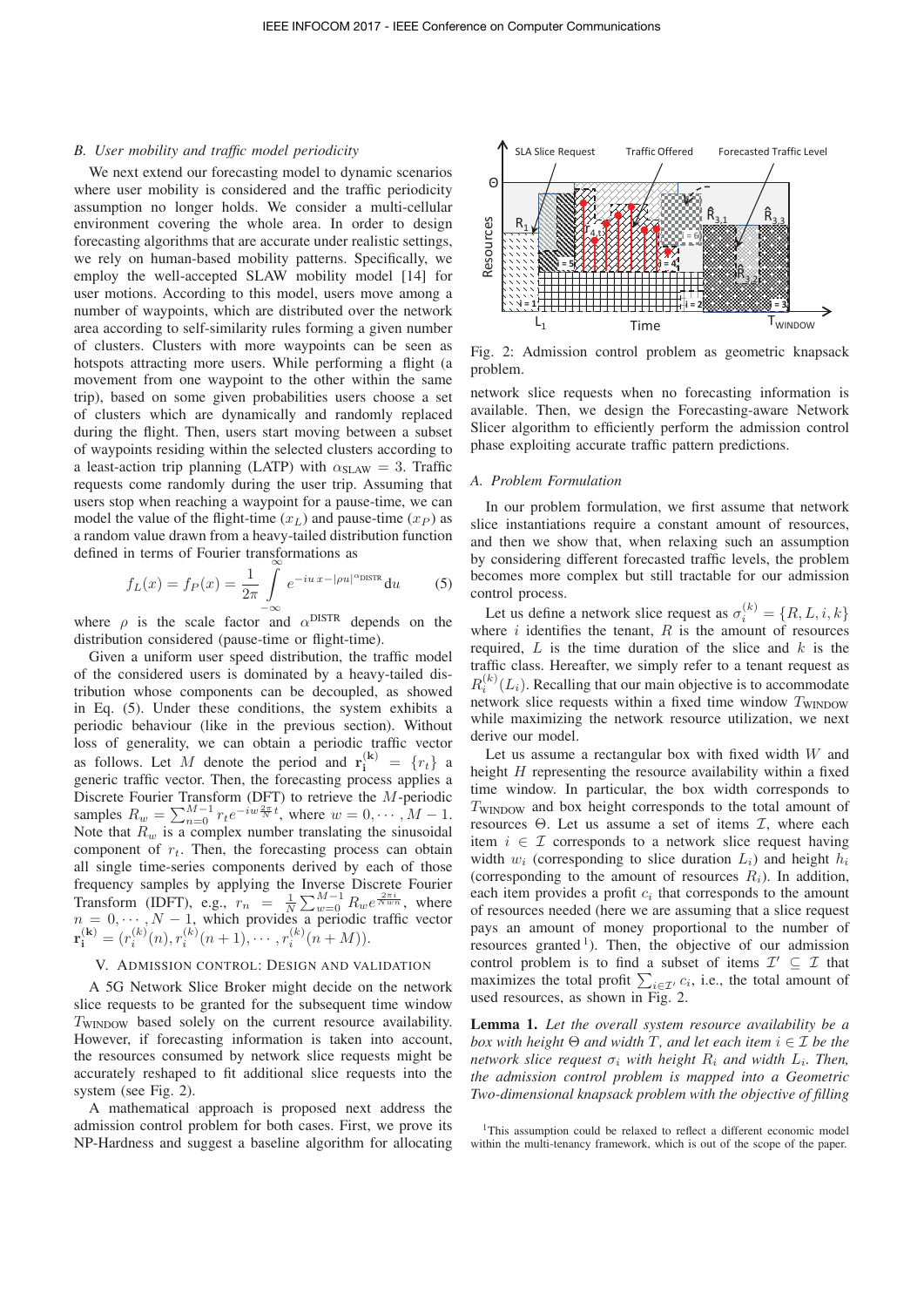*up our system capacity with network slice requests while maximizing the network resource utilization.*

Let us now consider tenant requests that are characterized by a set  $\hat{R}_{i,z}^{(k)} = h \hat{h}_{i,z}^{(k,\chi)}$  representing the predicted amount of needed resources at time z for a traffic type k (provided of needed resources at time z for a traffic type  $k$  (provided by the forecasting phase as a function of the forecasting error probability  $\chi_i^{(k)}$ ). This results in time-variant resource requests with shapes that are no longer rectangular.

Lemma 1a. *Let the overall system capacity be a box with height* Θ *and width* <sup>T</sup>*, and let each item* <sup>i</sup> ∈ I *be the network slice request* σ<sup>i</sup> *with irregular shapes, identified by* different height values  $R_{i,z}^{(k)}$  and width  $L_i$ . Then, the admission *control problem is mapped into a Flexibile Geometric Twodimensional knapsack problem, with the objective of maximizing the network resources utilization whilst accommodating network slice requests.*

An illustrative example is provided in Fig. 2, wherein different amounts of resource values are forecasted for a single network slice request. It may be observed that when the forecasting is accurate, i.e., the predicted values are close to the real traffic ones (as it is the case for slice  $i = 4$ , where real traffic is shown with the red points), there is more room to accommodate additional slices (such as slice  $i = 6$ in the example). Please note that in our case the (flexible) geometric two-dimensional knapsack problem is constrained by the orientation law of the considered items. In particular, each item  $i$  has a fixed orientation, which can not be changed to fit in the box 2. We can formulate our admission control problem as follows <sup>3</sup>

Problem ADM-CONTROL:

maximize  $\sum_{i\in\mathcal{I}}c_i\cdot x_i$ subject to  $\sum_{i \in \mathcal{I}}^{\infty} w_i \cdot x_i \leq W;$  (relaxed)  $\overline{\mathcal{S}}(x_i) \cap \mathcal{S}(x_k) = \emptyset, \quad \forall i \neq k;$ <br> $\mathcal{S}(x_i) \subset \mathbb{S} \quad \forall i \in \mathcal{T}$  $S(x_i) \subset \mathbb{S}, \quad \forall i \in \mathcal{I};$ <br> $x_i \in [0, 1] \quad \forall i \in \mathcal{I}.$  $x_i \in [0, 1], \quad \forall i \in \mathcal{I};$ <br>rds to the compatrical

where  $S(x_i)$  corresponds to the geometrical area of the item<br>i (either rectangular or irregular) whereas  $\hat{\mathbb{S}}$  is the area of  $i$  (either rectangular or irregular) whereas  $S$  is the area of the box, i.e.,  $|\mathbb{S}| = T \cdot \Theta$ . The given constraints impose that items cannot overlap with each other and must be contained within the total space of the box. The solution of this problem provides a set of  $x_i$  values, each of which is a binary value indicating whether the item  $i$  is admitted into the system or rejected for the next time window  $T_{\text{WINDOW}}$ , i.e., a list of granted slice requests in Fig. 1.

#### *B. Complexity Analysis*

We now analyze the complexity of the admission control problem, while in the next section we provide prac-



Fig. 3: Admitted slice requests within a time windows while collecting slice requests with GBR traffic requirements ( $k = 0$ ) and best-effort traffic requirements  $(k = 5)$ .

tical algorithms for this problem. In order to analyze the complexity, we formulate the following decision problem DEC-ADM-CONTROL: *given an arbitrary value* V, *n items with a value* c<sup>i</sup> *and a given area* a<sup>i</sup> *enclosed within a* two-dimensional shape identified by  $R_{i,z}^{(k)}$  and  $L_i$ , and *a box with capacity* <sup>S</sup> *delimited by* Θ *and* <sup>T</sup>*, is there a*  $\sum_{i\in\mathcal{I}}c_i\geq V$  ? *subset*  $\mathcal{I} \in \{1, 2, \dots, n\}$  *such that items do not overlap and* 

Lemma 2. *Considering all items with full flexible dimensions, we can identify one single weight* w<sup>i</sup> *per item representing the area required. Then, if the utility value*  $c_i = w_i$  *the decision problem* DEC-ADM-CONTROL *reduces to a "Subset Sum Problem".*

Theorem 1. *The decision problem* DEC-ADM-CONTROL *is NP-Complete and Problem* ADM-CONTROL *is NP-Hard for any type of traffic* k *along the network slice request.*

*Sketch of Proof:* We use a reduction from the subset sum problem based on Lemma 2. We apply a polynomial reduction to the decision problem DEC-ADM-CONTROL considering only items with full flexible dimensions collapsed into a weight  $w_i$  and utility value equal to the weights  $c_i = w_i$ . This reduces the problem to a Subset-Sum problem, known to be NP-COMPLETE. When considering items with fixed resource provisioning, i.e., items with constrained shape values, it is even more difficult to find a solution to Problem DEC-ADM-CONTROL, which proves the NP-Completeness. Based on this, we have that for all  $\epsilon$  > 0 approximating the solution for Problem ADM-CONTROL,  $|T| = n$  within  $n^{1-\epsilon}$  is NP-Hard. This proves that our  $|\mathcal{I}| = n$  within  $n^{1-\epsilon}$  is NP-Hard. This proves that our Problem ADM-CONTROL is NP-Hard Problem ADM-CONTROL is NP-Hard.

Theorem 1 suggests that no optimal polynomial time algorithm can solve our admission control problem. Interestingly, note that the admission control problem is easier when only best-effort slice requests are processed (although it is still NP-Hard). Moreover, with best-effort or less-demanding traffic, the number of request that can be admitted is higher, as confirmed by the results of Fig. 3. In this figure, we consider two different traffic classes, a traffic class with class requirements GBR  $(k = 0)$  and best-effort (BE) class  $(k = 5)$ , and depict the

<sup>&</sup>lt;sup>2</sup>Although some state-of-the-art work calls such a problem constrained geometrical knapsack problem, we prefer to omit the "constrained" word as it may refer to additional constraints on the relationship between items stored in the box, which are out of the scope of this work.

<sup>&</sup>lt;sup>3</sup>In addition to the constraints included in our probelm formulation, the Flexibile Geometric Twodimensional knapsack problem also includes an additional constraint on weight capacities. For the sake of simplicity, we have omitted this constraint in our problem.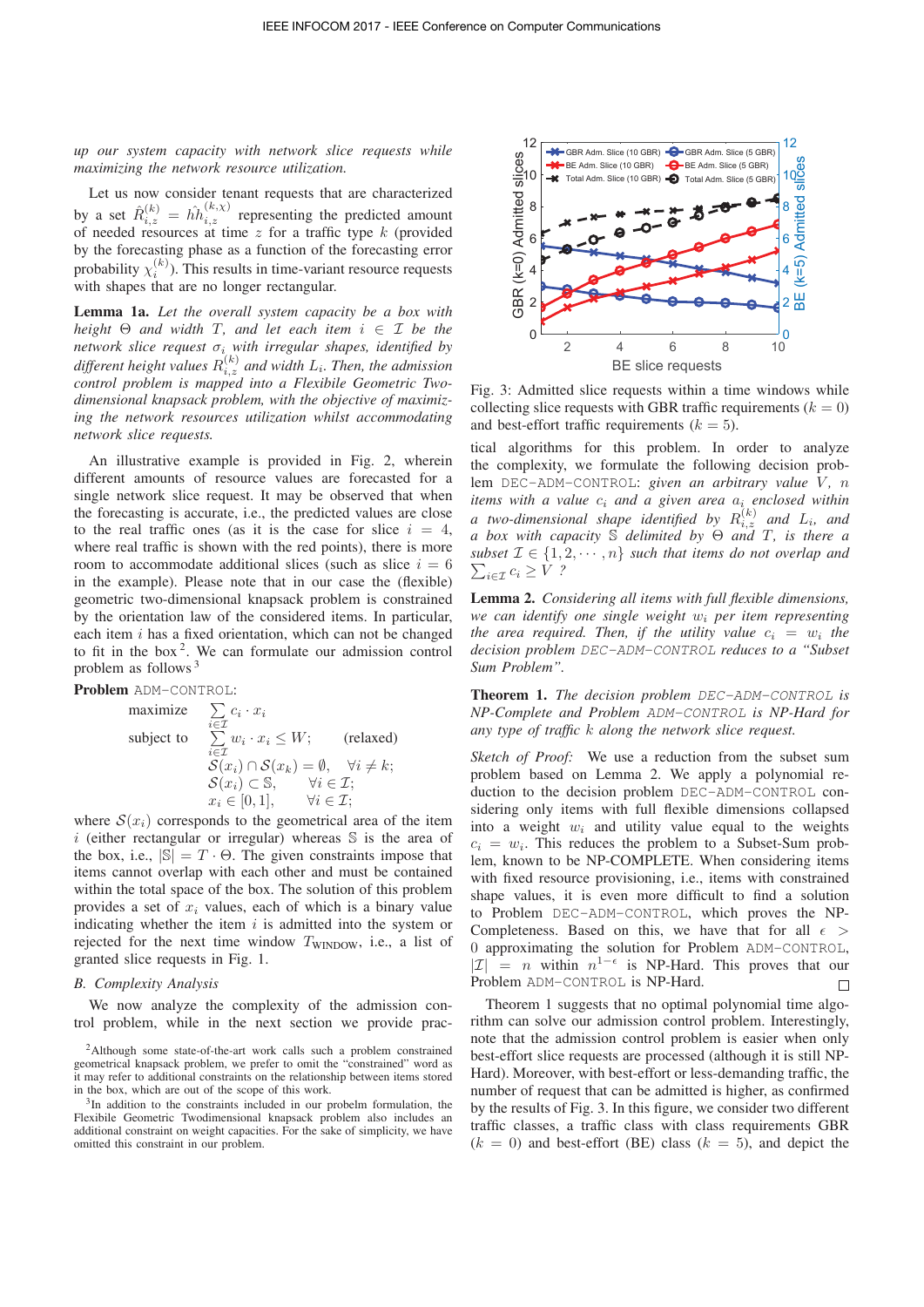

#### Fig. 4: System utilization with different utility functions.

number of admitted slice requests as a function of the demands of each class to the 5G Network Slice Broker. We observe that the total number of admitted slices increases with the number of best-effort slice requests, showing that best-effort slice requests are preferred due to the higher flexibility. This is further supported by Fig. 4(a), which shows the contour of the total system utilization when different number of slice requests are issued to the network. We observe that utilization is maximized when the number of BE slice requests is high, reaching values as high as 90% in the best case. The results provided above show a preferential treatment to the less demanding traffic classes, which may negatively affect the performance of the other classes. In order to overcome this problem, in the following we provide a smart mechanism which ensures no traffic inter-class prioritization. We define the utility value in Problem ADM-CONTROL for each slice requests as  $c_i = \frac{L_i R_i}{(T(k))\eta}$ , with  $\eta \in \{0, 1\}$ . For  $\eta = 0$ , the utility value for all classes is equal to the amount of data required within the slice, whereas with  $\eta = 1$  we provide a higher priority to service classes with more strict requirements. In Fig. 4(b) we show the contour of the system utilization for  $\eta = 1$ . With this setting, we improve the inter-class fairness level (as shown in the top-right part of the picture), but this comes at the price of degrading the overall utilization (which does not exceed 55% in the best case).

# *C. Heuristic algorithm design*

The admission control needs to optimize the total utility function while coping with different network slice requests, following the formulation in Problem ADM-CONTROL. We distinguish the following two types of network slice requests:  $(i)$  regularly shaped, when no forecasted information is considered, and *(ii)* irregularly shaped, depending on the predicted load at each point in time. For both request types, we may have different flexibility degrees depending on the traffic class considered. In the following, we propose algorithms for the two types of network slice requests. The first type is handled through a Network Slices Packer algorithm, a revised and improved version of [15]. The second type of network slice problem admits at least the same solution of the first class but, if properly explored, it could provide a higher resources utilization.

Network Slices Packer. We consider rectangular shapes for network slice requests with different traffic requirements. When traffic class  $k = 0$ , the regular shape of the network slice is strictly defined and no flexibility is allowed for allocating the traffic requests. Conversely, when less-demanding slice Algorithm 1 Network Slices Packer: Algorithm to admit network slice requests  $\sigma_i^{(k)}$  within the system capacity  $\Theta$  for the next time window  $T_{\text{WINDOW}}$ .

**Input:**  $\Sigma = \{\sigma_i^{(k)}\}, \Theta, T_{\text{WINDOW}}, \mathbb{S}$ <br> **Initialization:**  $\mathcal{C} \leftarrow \emptyset, \mathcal{F}_1 \leftarrow \emptyset, \mathcal{F}_2 \leftarrow \emptyset, \mathcal{E} \leftarrow \emptyset$ Procedure 1: for all  $C_l \leftarrow \begin{pmatrix} \Sigma \\ 2 \end{pmatrix}$  do<br>2: if  $C_l$  fits into S then 3:  $\mathcal{C} \leftarrow \mathcal{C} \cup C_l$ <br>4: end if  $4:$  end if<br>5: end for 5: end for 6: for all  $C_l \in \mathcal{C}$  do  $\{v(C_l \cup B_l), s(C_l \cup B_l)\}\leftarrow$  Solve the knapsack problem  $P(C_l)$ 8: end for<br>9:  $l* = \arg \max_{l} \{v(C_l \cup B_l)\}$ 9:  $l* = \arg \max_{l \in \mathcal{C}} \{v(C_l \cup B_l)\}\$ 10: if  $v(C_{l*}) \geq \frac{v(C_{l*} \cup B_{l*})}{2}$  then 11: **return**  $C_{l*}$ <br>12: **else** 13:  $\mathcal{F}_1 \leftarrow C_{l*}$ <br>14:  $\mathcal{F}_2 \leftarrow B_{l*}$ 14:  $\mathcal{F}_2 \leftarrow B_{l*}$ <br>15: if  $s(\mathcal{F}_1)$ 15: if  $s(\mathcal{F}_1) \geq \frac{|\mathbb{S}|}{2}$  then<br>16: return  $B_{1}$ 16: return  $B_{l*}$  $\frac{17}{18}$ : 18: **Sort**  $\mathcal{F}_2$  in non-increasing order of their profits and traffic class k 19: **while**  $s(\mathcal{F}_1) < \frac{8}{3}$  do 19: while  $s(\mathcal{F}_1) < \frac{8}{2}$  do<br>
20: e = pop( $\mathcal{F}_2$ ) 20:  $e = pop(\mathcal{F}_2)$ <br>21:  $\mathcal{F}_1 \leftarrow {\mathcal{F}_1}$ 21:  $\mathcal{F}_1 \leftarrow {\mathcal{F}_1 \cup e}$ <br>22: end while 22: **end while**<br>
23: **if**  $v(\mathcal{F}_2) \geq \frac{v(C_{l*} \cup B_{l*})}{2}$  then 24:  $return^{-}v(\mathcal{F}_2)$ <br>25: else 25: else<br>26:  $\frac{\partial}{\partial \theta}$ 26:  $\mathcal{E} \leftarrow \max \{ v(\mathcal{F}_1 \setminus e); v(\mathcal{F}_2) \}$ <br>
27: return  $\mathcal{E}$ 27: return  $\mathcal{E}$ <br>28: end if 28: end if<br>  $29 \cdot$  end if end if 30: end if

requests  $k > 0$  are considered, the slice might be reshaped, delaying the slice traffic, to efficiently fit into the network.

We make the assumption that each tenant is not allowed to ask more than the half of the resource availability of the infrastructure provider, i.e.,  $R_i \leq \frac{\Theta}{2}$ . This implies that at least 2 network slices can be possibly accommodated. The algorithm pseudocode is given in Algorithm 1. Among all possible pairs of network slice requests, only those fitting the available system capacity are taken into account (line 2). For each 2-slice set  $(C_l)$ , we formulate a 0-1 knapsack problem to maximize the total profit considering that the profit of each item is given by the area of the slice  $(R_i \cdot L_i)$ . The item set to evaluate for the knapsack problem includes the 2-slice set  $(C_l)$ and all the other slices  $(B_l)$ . Following the FPTAS proposed in [16], we retrieve the best solution, i.e., a set of network slice requests ( $C_{l*} \cup B_{l*}$ ) among all knapsack problems (line 9). If the total profit v(·) assigned to the 2-slice set requests  $C_{l*}$  is greater than the half of the best profit retrieved after running all knapsack problems, we keep  $C_{l*}$  as the best feasible set (line 10-11). Otherwise, we split the optimal set into two subsets  $\mathcal{F}_1$  and  $\mathcal{F}_2$  (line 13-14). If the total space covered by the items in  $\mathcal{F}_1$  is greater than the half of the total system capacity area (line 15), this implies that the second subset  $\mathcal{F}_2$  will cover less then the half of the available system capacity<sup>4</sup>, and provide a total profit greater than the half of the optimal solution. In

<sup>4</sup>Based on the Steinberg's theorem, if the sum of the item areas are less than the half of the box, they can be packed. See A. Steinberg, "A strip-packing algorithm with absolute performance bound 2", *SIAM Journal on Computing*.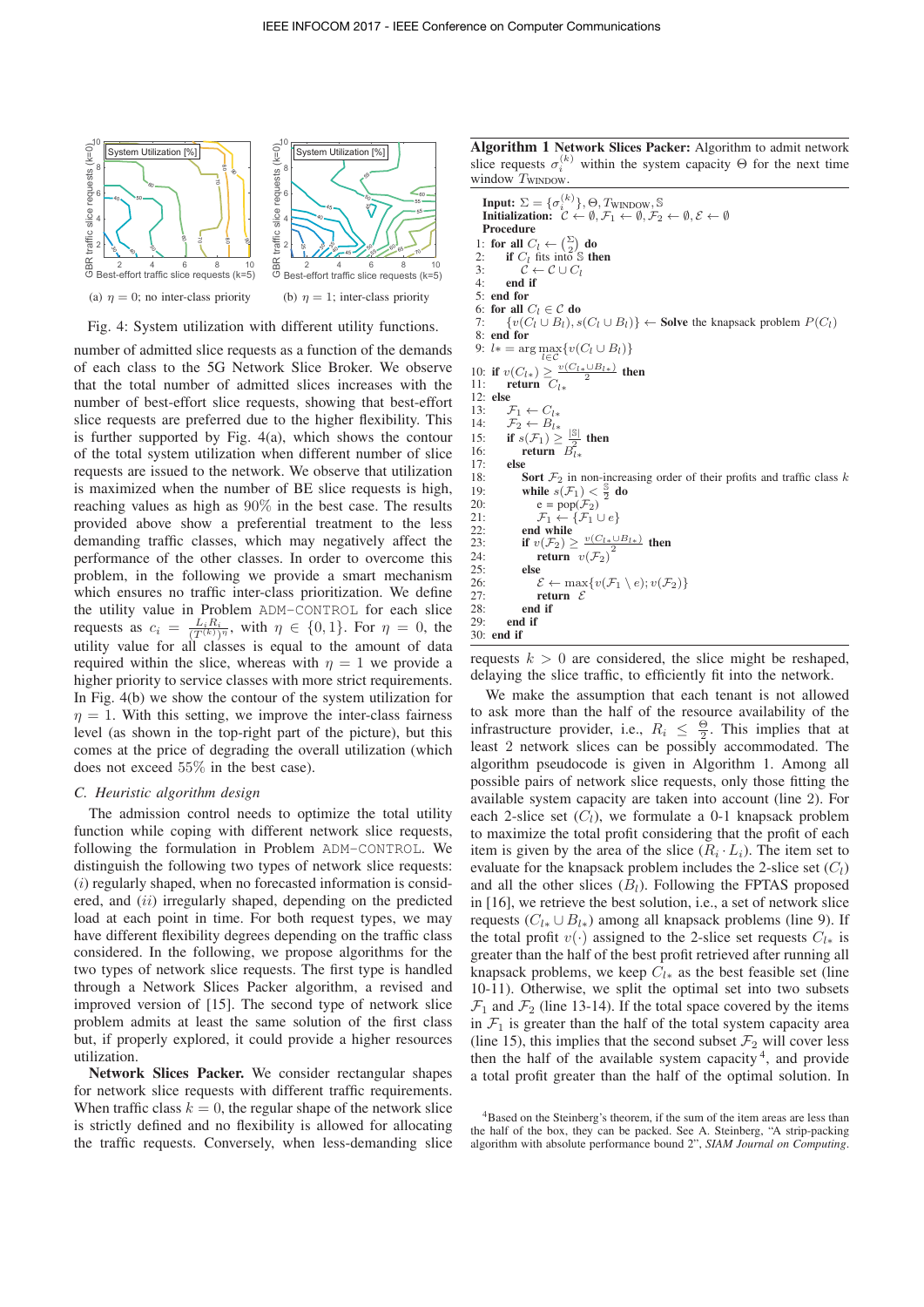this case, the subset  $\mathcal{F}_2 = B_{l*}$  could be easily (in polynomial time) packed into the system capacity (line 16). Otherwise, we move the item with the greatest profit and the highest traffic class k, i.e., the most flexible one from  $\mathcal{F}_2$  to  $\mathcal{F}_1$  until the space of  $\mathcal{F}_1$  is greater than the half of the system capacity (lines 19-22). Then, if the total profit of  $\mathcal{F}_2$  is greater than the half of the optimal one (line 23), the algorithm ends and we keep  $\mathcal{F}_2$  as the optimal set. Otherwise, we choose the set providing the largest total profit after comparing  $\mathcal{F}_2$ , without the latest added element, with  $\mathcal{F}_1$ .

The proposed algorithm provides a performance ratio of at most  $\frac{5}{2} + \epsilon$ . The first 5 rows of our algorithm are executed  $O(n^2)$  times, corresponding to the number of knapsack prob- $O(n^2)$  times, corresponding to the number of knapsack problems  $P(C_l)$  to be solved. Given that the knapsack problem solution can be solved with  $O(n \log n)$  computational time, the complexity of the Network Slices Packer is dominated by  $O(n^3 \log n)$ .

Forecasting-aware Network Slicer. When the forecasted information is available, the admission control gets more room to fit more network slice requests, while still meeting the slice SLAs guarantees. The algorithm is inspired in the concept of simulated annealing [17]. The additional complexity is due to the feasibility check of admitting a given set of items into the system, as packing items in a different order might influence the solution optimality in the next attempts.

We adopt a coding scheme called *sequence pair* [18] to represent candidate solutions of Problem ADM-CONTROL. With this scheme, a solution is represented by a pair of permutations of |Z| items  $\{\pi_+,\pi_-\}$ . The  $\pi_+$  permutation indicates the spatial relation between items on the horizontal axis, i.e., if  $i$  is before  $j$  it should be allocated on the left of j. Similarly,  $\pi_$  refers to the vertical axis. With this representation, the simulated annealing algorithm can easily change the permutations by checking at every step  $kk$  whether the new locations are  $(i)$  feasible and  $(ii)$  provide a greater objective function value, i.e.,  $\Delta F = F_{kk+1}(x) - F_{kk}(x) > 0$ . Additionally, solutions with lower objectives are also accepted with a certain admission probability  $Pr_a(\Delta F) = \frac{\Delta F}{Tr}$ , where  $Tr$  is the temperature obtained by the logarithmic cooling  $Tr$  is the temperature obtained by the logarithmic cooling function  $Tr_k = \frac{Tr_0}{ln(1+kk)}$  and  $Tr_0$  is the initial temperature.<br>The Eorecasting-aware Network Slicer algorithm starts by

The Forecasting-aware Network Slicer algorithm starts by sorting in non-increasing order the slice requests according to their profits  $(c_i)$  and traffic class  $(k)$ . At each step  $kk$ , the algorithm decides to shuffle permutations  $\pi_+$ ,  $\pi_-$ , add a new item into both sets or remove an existing one. The algorithms stops when the temperature  $Tr$  has reached a zero value and no better solutions are found in the successive steps. While this algorithm asymptotically finds the global optimal solution, the running time might not be affordable. In Section VII, we propose some techniques to improve the computational efficiency and analyze the resulting complexity.

# VI. SCHEDULING NETWORK SLICE TRAFFIC

Once the decision of which network slices to admit has been taken, we need to properly schedule the traffic of those slices. To this end, in the following we present a novel network slice scheduler that pursues the following two goals:  $(i)$  serving the tenant traffic of the granted network slices,

and *(ii)* providing the required feedback to the forecasting process, yielding a closed-loop solution that drives the system to optimal performance (see Fig. 1).

# *A. Multi-class slice scheduler*

We start by designing a scheduling algorithm that accounts for the different slice SLAs. We denote a traffic request from tenant *i* for traffic class *k* by  $r_{i,z}^{(k)}$ . We consider 6 traffic classes as described in Table I. Each traffic class is characterized by a time window  $T^{(k)}$  identifying the time duration within which a class should see the rate it has been guaranteed  $[z; z+1]$ , which is shorter for high-demanding traffic requirements and larger for best-effort class. The scheduler ensures that the amount of committed resources is served within the given time window.

The key objective of our novel network slice traffic scheduler is to minimize consumed resources while guaranteeing the traffic SLAs within a network slice. When forecasted information is available, the scheduler expects slice traffic levels below the predicted traffic bounds i.e.,  $r_{i,z}^{(k)} \leq \hat{R}_{i,z}^{(k)}, \forall z \in L_i$ . If forecasted traffic bounds are underestimated and the traffic demands exceed the expected values, the allocated resources may grow to a value as large as the value agreed during the slice request admission, i.e.,  $R_i^{(k)}$ . In this case, slice allocations may overlap and traffic class requirements might not be satisfied incurring in slice SLA violations.

We formulate the scheduler problem as a general minimization problem addressing all traffic class SLAs. We let  $s_{i,j}^{(k)}$  denote the scheduled traffic corresponding to the resource served at time j for each network slice, within the set of admitted slices  $x_i^{(k)}$  available from the admission phase. The problem is formulated as follows

# Problem SLICER-SCHEDULING:

minimize 
$$
s_{i,j}^{(k)}
$$
  
\nsubject to 
$$
\begin{pmatrix} s_{i,j}^{(k)} \\ \sum_{j=zk+\bar{t}}^{2k+\bar{t}+T^{(k)}} s_{i,j}^{(k)} \end{pmatrix} \geq r_{i,z}^{(k)} x_i^{(k)}, \forall z \in [0, \lceil \frac{L_i}{T^{(k)}} \rceil - 1];
$$
\n
$$
\sum_{\substack{i \in \mathcal{N} \\ s_{i,j}^{(k)} \in \mathbb{R}_+}} s_{i,j}^{(k)} \leq \Theta + P_{i,j}^{(k)}, \quad \forall j \in \mathcal{L};
$$
\n
$$
s_{i,j}^{(k)} \in \mathbb{R}_+, \qquad \forall i \in \mathcal{N}, j \in \mathcal{L}, k \in \mathcal{K};
$$

where  $\Theta$  is the total capacity of the system, given by the total amount of resource blocks, whereas  $P_{i,j}^{(k)}$  is the penalty incurred for not having satisfied a particular tenant slice traffic SLA, i.e., a SLA violation. The network slice scheduler keeps track of SLA violations to promptly trigger dynamic forecasting parameters adjustments (as explained next).

#### *B. Online Reinforcement Learning*

As explained above, forecasting process failures may lead admission control to overbook available network resources, yielding SLA violations. A monitoring procedure is designed to keep track of the number of such violations and provide as feedback to the forecasting phase the penalty value  $P_{i,j}^{(k)}$ in Problem SLICER-SCHEDULING. From Eq. (4), we can derive the forecasting error probability for a generic traffic class  $k$  as follows

$$
\chi_i^{(k)} : h_i^{(k)} \Omega_\chi \sqrt{Var(e_{i,z}^{(k)})} = \hat{d}_i^{(k)} \tag{6}
$$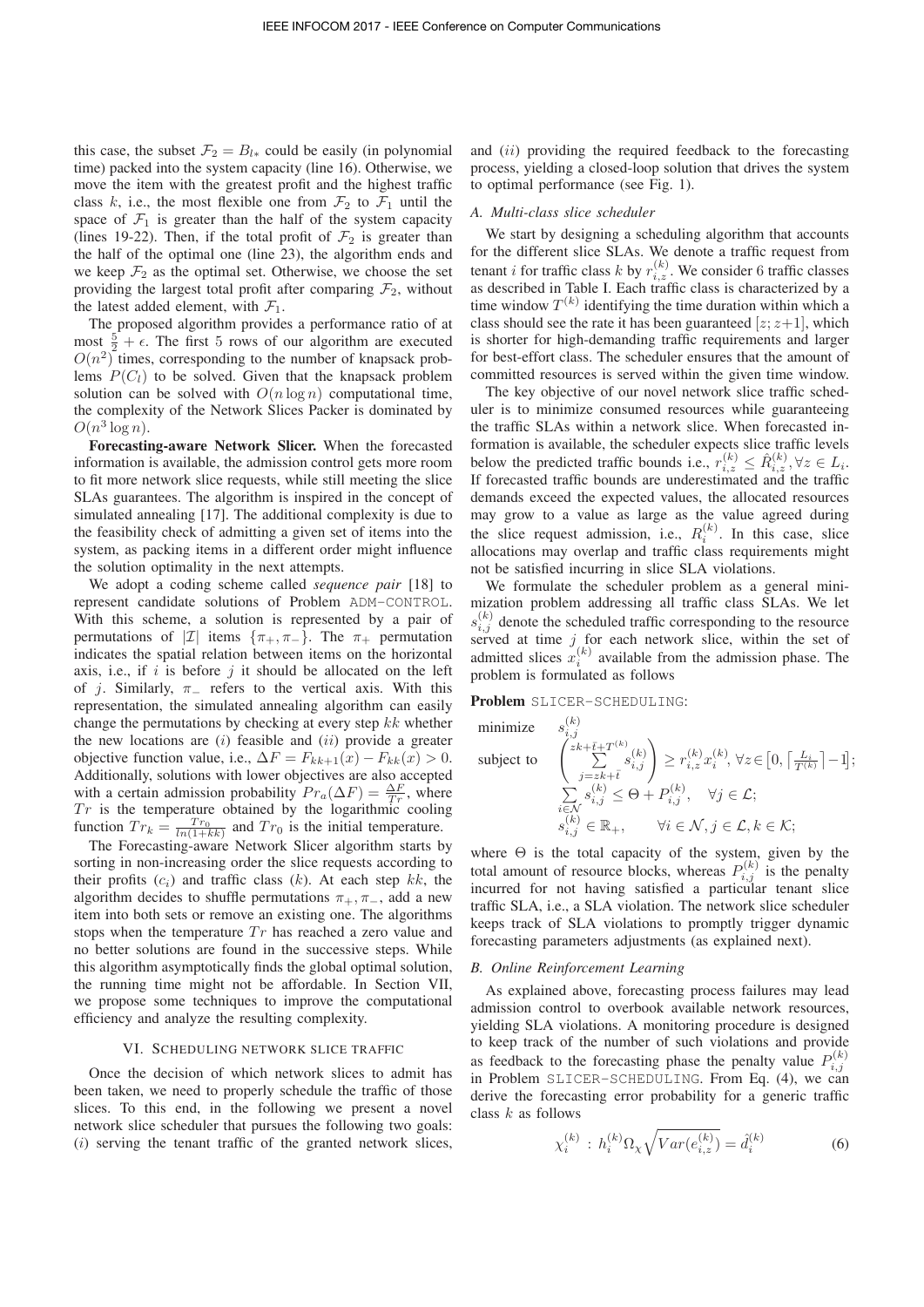

Fig. 5: System performance comparison with and without forecasting preprocessing.

where  $h_i^{(k)}$  is the penalty history function, defined as  $h_i^{(k)}$  $e^{\frac{n m}{W_S+n_m}}$  assuming *nm* as the number of times the penalty is null and  $W<sub>S</sub>$  as the length of the season considered in the forecasting process. The penalty history function drives the system from a setting where a higher forecasting error probability may be experienced to a more conservative setting, where no SLA violation occurs. Thus, in case of forecasting failures, a larger forecasting error probability is derived pushing the system towards a more conservative setting, with smaller gains.

#### VII. PERFORMANCE EVALUATION

We carried out an exhaustive simulation campaign to validate our framework. Our system is evaluated through an adhoc simulator developed in MATLAB<sup>®</sup> with a dual Intel(R) Xeon CPU 2.40GHz 4-cores and 16GB RAM. A summary of the simulation parameters used is provided in Table II. The system includes  $|\mathcal{B}| = 7$  base stations ([19]) and  $|\mathcal{I}| = 10$ tenants ([1]). The average number of users associated with a tenant is  $E[|\mathcal{U}_i|] = 100$ , which are distributed uniformly. When they move, a SLAW model is applied [14]. Tenant slice requests may range between the 5% and the 25% of the total system capacity, while their duration ranges between 1000 and 3600s.  $P_{i,k}$  defines the probability that a slice request reaches the network within a time window. At the beginning of each  $T_{\text{WINDOW}}$  the admission control procedure is invoked. Based on the forecasting information, network slice requests are granted for the next time window and the associated slice traffic served.

#### *A. Dynamics and SLA violations*

A dynamic analysis of our system is provided here. Since no other work in the literature has proposed a solution

 $TA$  DI $E$  II:  $S_{\text{cutoff}}$  parameters ( $[10]$ )

| TADLE II. SYSICIII PARRIFERIS (1911) |                    |                           |                                                                       |  |  |  |
|--------------------------------------|--------------------|---------------------------|-----------------------------------------------------------------------|--|--|--|
| <b>Parameters</b>                    | <b>Values</b>      | <b>Parameters</b>         | <b>Values</b>                                                         |  |  |  |
| I                                    | 10                 | B                         | $7(21$ sectors)                                                       |  |  |  |
| $\cal K$                             |                    | $E[ \mathcal{U}_i ]$      | 100                                                                   |  |  |  |
| Θ                                    | 200 RBs            | <b>ISD</b>                | 250m                                                                  |  |  |  |
| $T_{\rm OBS}$                        | 3600 s             |                           |                                                                       |  |  |  |
| <b>TWINDOW</b>                       | 7200 s             | $P_{i,k}$                 |                                                                       |  |  |  |
| $L_i$                                | $\{1000; 3600\}$ s | $R_i$                     | $\frac{ \mathcal{I}  \mathcal{K} }{\{\Theta * 0.05; \Theta * 0.25\}}$ |  |  |  |
| $\alpha$ SLAW                        |                    | Av. Speed                 | 1.5 <sub>m/s</sub>                                                    |  |  |  |
| $\rho$ SLAW                          | 2.5                | $\alpha$ <sub>DISTR</sub> | $1.5\,$                                                               |  |  |  |



Fig. 6: System utilization gain for different network scenarios.

for addressing network slice request accommodation, we benchmark our proposal against a legacy solution wherein no forecasted information is available during the admission control phase. The results are shown in Fig. 5(a) for a long simulation period of 720 minutes in terms of system<br>utilization  $IU = \Theta \sum e^{(k)} \forall i \in T_{\text{temp}}$  mush based on utilization  $UI = \Theta - \sum_{i,k} s_{i,j}^{(k)}, \forall j \in T_{\text{WINDOW}},$  based on<br>Problem SLICER-SCHEDULLNG. After a prior training pe-Problem SLICER-SCHEDULING. After a prior training period, the forecasting process provides useful information to the admission control block. Based on such information, network slice requests are properly reshaped and more traffic requests are efficiently accommodated into the network capacity. The gain after the second time window is about 20%. While no SLA violation occurs, the forecasting process moves from a conservative behaviour to a more aggressive by reducing the safe margin, i.e., the forecasting error probability from Eq. (6), which visibly brings more gain in terms of system utilization. However, due to the randomness of the traffic requests issued to the system, forecasted information might underestimate the real traffic level resulting in a SLA violation, as shown in Fig. 5(b). This promptly triggers the penalty history function  $h_i^{(k)}$  which increases the forecasting error probability in the next time window, thereby keeping the SLA violation under control. Interestingly, our solution boosts the system utilization up to 100% while incurring a small SLA violation per tenant request (about 1.8% in a very short period).

#### *B. System Capacity Utilization*

The effectiveness of the forecasted information is evaluated through a number of network scenarios. In Fig. 6, we consider 4 scenarios where the infrastructure provider decides to lease different portions of its own available resources, (i.e., Θ) from 50 to 200. The results are obtained for the forecasting case and the legacy option, after averaging them over 12 hours time period. We plot the relative gain  $G_F = \left(\frac{\bar{U}l_F}{Ul_L} - 1\right)\%$ where  $\bar{U}l_F$  and  $\bar{U}l_L$  are the average utilization value of the forecasting and legacy solution, respectively.

We observe that the relative gain increases  $(i)$  with the number of tenants, and  $(ii)$  with the system capacity. Indeed, a small number of tenants implies a few network slice requests which can easily be fully accommodated, leading to a small relative gain. As soon as the network becomes congested, i.e., some network slice requests must be rejected, the utilization